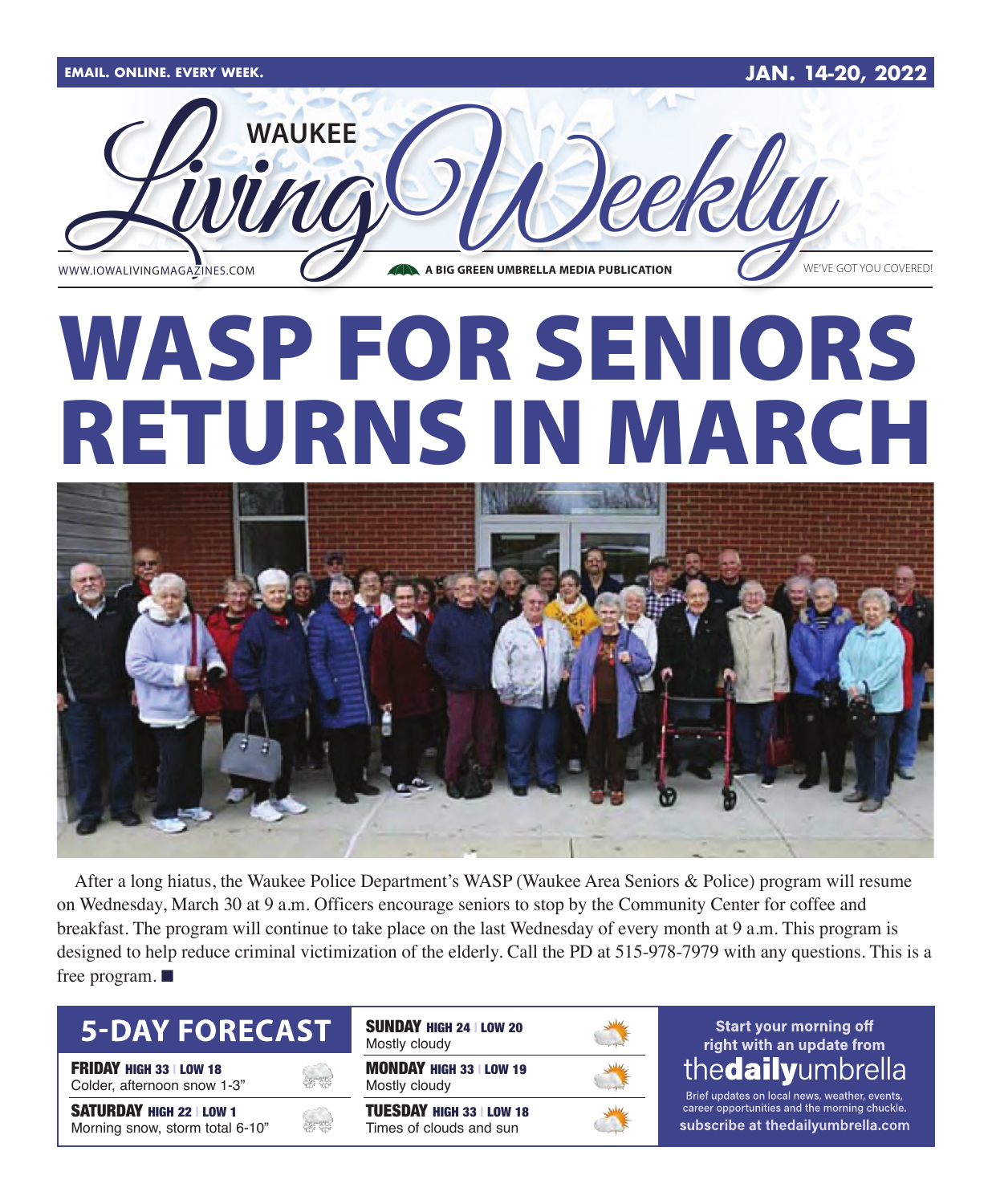#### FROM THE PUBLISHER

# THE BLACKBERRY IS DEAD

If you were working in the business world around the turn of the century, you likely owned a BlackBerry. I did, and it was life-changing. If I search long enough, I might even be able to still find it somewhere in my box of now-expired phones that I seem to be saving for no apparent reason.

Well, if you haven't heard by now, the BlackBerry is officially done. The Washington Post and others report that the BlackBerry was forced to retire as of last Tuesday.

The device was a pioneer of its time when physical keyboards were king and touch screens seemed futuristic. But, as the Post reports, "the cellphone turned status symbol will become one more relic of a bygone era as the transition to 5G wireless technology grinds forward."

According to the story, all devices running on BlackBerry's legacy operating systems and software will no longer function. Old devices won't be able to

send text messages or dial 911. This is part of the "2G/3G sunset," which, the Post reports, is happening now as carriers dismantle



outdated and inefficient pieces of infrastructure to make way for newer networks that are more secure, cost-efficient and easier to maintain. So, in short, the BlackBerry is dead.

Some of you may remember the original BlackBerry being referred to as a "CrackBerry," referencing the addiction that its users experienced. Those who owned one could, among other things, check email on their phones 24/7, which was an amazing feat at the time.

The advent of the iPhone changed everything. At the time, I referred to the Apple product as just another toy, while the BlackBerry was an essential work device. Then I bought an iPhone… and another one… and another one. I am not sure how

many I have owned at this point. Today, like many of you, I am an iPhone fan. I had to dig deep in my memory bank to remember if I actually owned a BlackBerry at one time.

What I do vividly remember owning and enjoying were the Palm Pilots. They looked and worked much like BlackBerrys, but my last version had the handy stylus that slid into the side and proved to be helpful for folks like me with fumbling fingers. These devices — and those days — are long gone, and I can't help but wonder what the future will bring and how soon we will be fondly recalling what an iPhone once was. In the meantime, rest in peace, BlackBerry.

Have a great week, and thanks for reading.  $\blacksquare$ 

#### **Shane Goodman**

President and Publisher



Big Green Umbrella Media shane@dmcityview.com 515-953-4822, ext. 305





THIS SPOT IS AVAILABLE. Contact Martha Munro at martha@iowalivingmagazines.com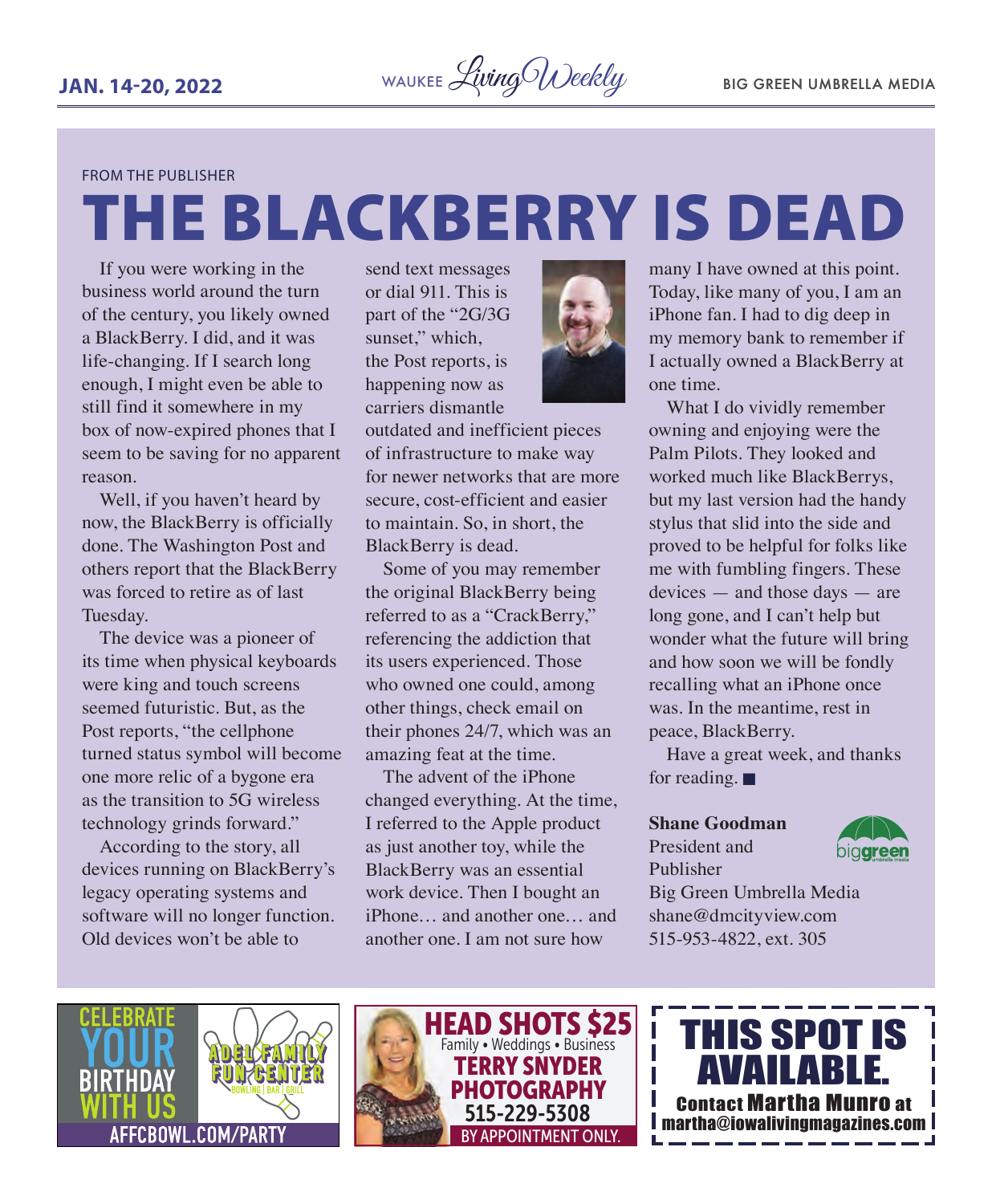

## HOW TO CARE FOR GAS METERS THIS WINTER

Outdoor natural gas meters and/or pressure regulator sets are designed to withstand extreme weather conditions. However, the Waukee Gas Department offers these winter protection tips:

• Clean and repair leaky eaves and gutters regularly to prevent ice and melting snow build-up.

• Do not pile snow against your natural gas meter and/or pressure regulator set when shoveling or blowing snow.

• Never allow snow to completely cover a natural gas meter and/or pressure regulator set.

• Remove soft snow build-up gently, using only a broom or your hand.

Call 515-978-7920 if you notice a build-up of snow or ice. Do not try to remove it by kicking or hitting the meter or piping.  $\blacksquare$ 

## 2022 DCF GRANT APPLICATIONS DUE FEB. 1

The Dallas County Foundation 2022 grant application materials are online at http://www.dallascountyfoundation.org. If you have received previous grants, an evaluation form, receipts and photos must be submitted prior to a new grant request. Your grant request will not be accepted without the completed project evaluation.

DCF will accept grant requests that improve the lives of Dallas County residents. Areas of emphasis are: health and human services, arts and culture, youth development, education, recreation, environment and community betterment.

Applicants must be a 501(c) 3, 5 or 6 organization or 107(b) unit of government or be affiliated with another organization that has one of these designations. DCF grant application deadline is Tuesday, Feb. 1 at 5 p.m. Grants mailed must have a postmark prior to Feb.1; grants delivered to drop off sites must be received prior to closing times of the banking facilities.

The Dallas County Foundation, an affiliate of Greater Des Moines Community Foundation was established in 2005 to foster private giving, strengthen service providers and improve the conditions of the communities and rural areas of Dallas County.

For more information and grant application materials please visit http:// www.dallascountyfoundation.org.  $\blacksquare$ 

### **SPORTS SCHEDULES**

#### **WAUKEE:**

**Friday, Jan. 14** 4:00 p.m. **Wrestling:** Varsity

Invitational @ Bettendorf

**Saturday, Jan. 15**

9:00 a.m. **Wrestling:** Varsity Invitational @ ADM

#### **Monday, Jan. 17**

- 7:00 p.m. **Basketball:** Boys JV vs. Ankeny Centennial
- 8:15 p.m. **Basketball:** Boys 9th vs. Ankeny Centennial

#### **Tuesday, Jan. 18**

| $5:30$ p.m. | <b>Swimming: Boys JV/Boys</b>    |
|-------------|----------------------------------|
|             | Varsity @ Dowling                |
| $6:15$ p.m. | <b>Basketball: Girls Varsity</b> |

vs. Ankeny 7:45 p.m. **Basketball:** Boys Varsity vs. Ankeny

#### **WAUKEE NORTHWEST:**

**Saturday, Jan. 15**

| 10:00a.m.              | <b>Wrestling: Varsity @</b><br><b>Cedar Rapids Jefferson</b> |  |
|------------------------|--------------------------------------------------------------|--|
| 3:00 p.m.              | Basketball: Boys 10th vs.<br>lowa City                       |  |
| 4:30 p.m.              | <b>Basketball: Boys Varsity</b><br>vs. Iowa City             |  |
| <b>Monday, Jan. 17</b> |                                                              |  |
| 6:00 p.m.              | <b>Basketball: Boys 9th vs.</b><br>Johnston                  |  |
| 7:00 p.m.              | <b>Basketball: Boys JV @</b><br>Southeast Polk               |  |
| $8:15$ p.m.            | <b>Basketball: Boys 9th @</b><br>Southeast Polk              |  |
| Tuesday, Jan. 18       |                                                              |  |
| $6:15$ p.m.            | Basketball: Girls Varsity @<br>Dowling                       |  |
| 7:45 p.m.              | <b>Basketball: Boys Varsity</b><br>@ Dowling                 |  |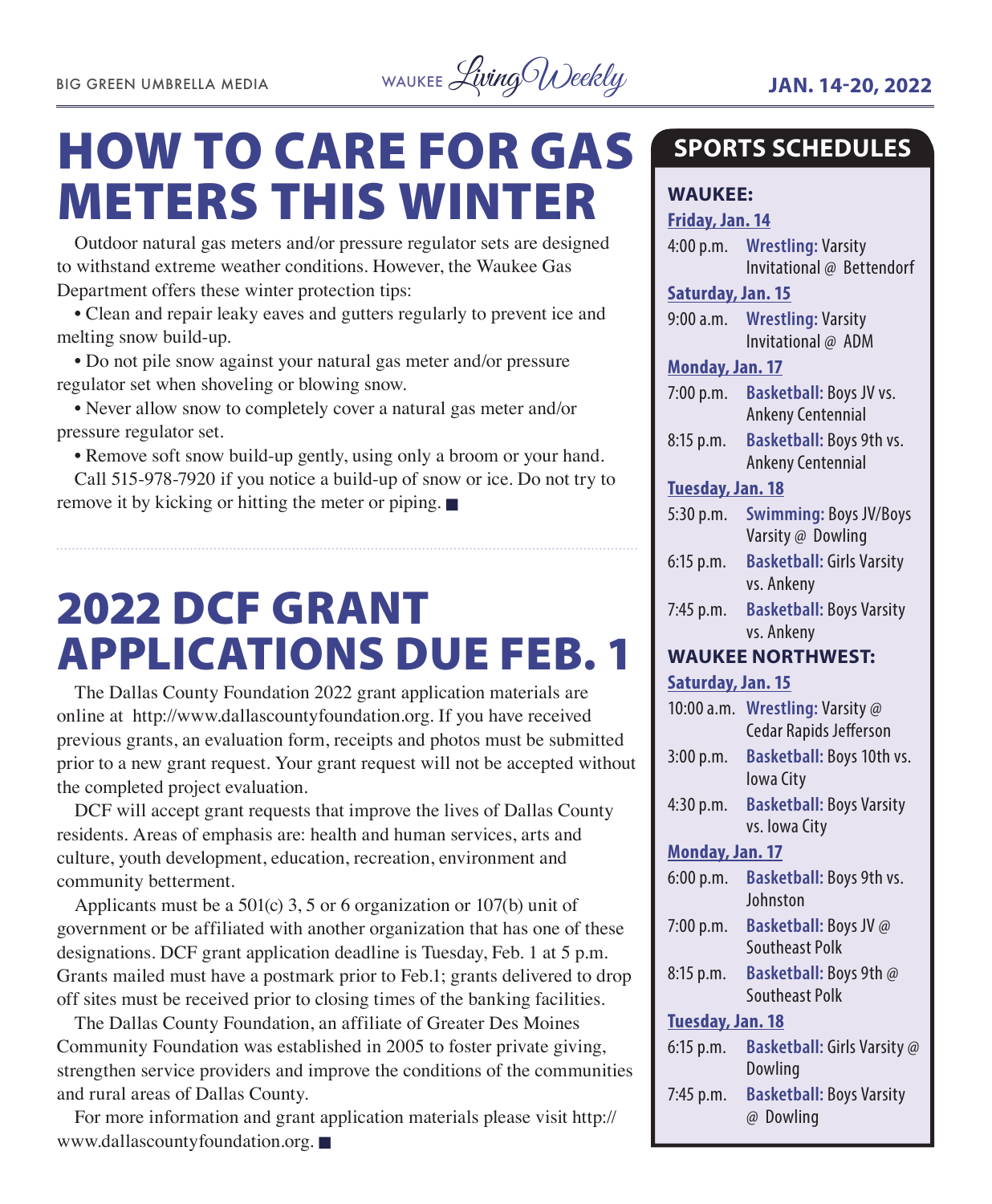

### DALLAS COUNTY BOARD OF CONSERVATION PROGRAMS

#### **SHAKE YOUR WINTER BLUES**

Looking for a fun way to get out of the house and off the screens? A change of scenery and a shock to the senses is sure to stimulate the mind and body. Explore the outdoors with a hike with a Dallas County Conservation Board naturalist or on your own Monday, Jan. 17, 10-11:30 a.m. or 1-2:30 p.m. at Forest Park Museum and RRVT Spur, Perry. Warm up with a visit to the displays inside the museum. Registration is required, www.dallascountyiowa.gov/ conservation (click on Environmental Education then Virtual Nature Exploration Hub, then class of choice) or call 515-465-3577.

#### **CONSERVATION WITH AN OWL**

Meet Strix, a rehabilitated barred owl, during a naturalist-led conversation examining the owl species common to Dallas County. The evening version of the program includes an Owl Prowl hike. The program is held various dates January through March at Hanging Rock shelter house, Redfield. Register and check online for specific dates at www.dallascountyiowa.gov/conservation (click on Environmental Education then Virtual Nature Exploration Hub, then class of choice) or call 515- 465-3577.

#### **STARGAZING AND WINTER CONSTELLATION STORIES**

Join a Dallas County Conservation Board naturalist under the star-filled skies to learn how to build and read a star chart, measure distances in the sky to help locate and identify common

constellations, and share a few sky stories January through early March at Kuehn Conservation Area, Earlham. Register and check online for specific dates at www.dallascountyiowa.gov/conservation (click on Environmental Education then Virtual Nature Exploration Hub, then class of choice) or call 515-465-3577.

#### **CROSS COUNTRY SKIING**

The Dallas County Conservation Board offers cross country skiing at Voas Nature Area, Minburn, when there is at least 4 inches of snow and a naturalist available. Poles, boots and skis for ages 10 and older are available to rent for \$3, although a limited number of sets is available for younger skiers. Registration is not required, but those interested can sign up to be contacted online at www.dallascountyiowa.gov/conservation. Announcements will also be made on the DCCB Facebook page.

#### **BIRD-WATCHING BASICS**

Learn the basics of identifying birds from a naturalist on various dates January through early March at Kuehn Conservation Area, Earlham. Follow a path of lawn signs that will describe shape, size and field marks of birds and finish with a visit to the bird blind to test your skills. Binoculars and field guides will be provided. Register and check online for specific dates at www.dallascountyiowa.gov/ conservation (click on Environmental Education then Virtual Nature Exploration Hub, then class of choice) or call 515-465-3577.





#### **JOKE OF THE WEEK**

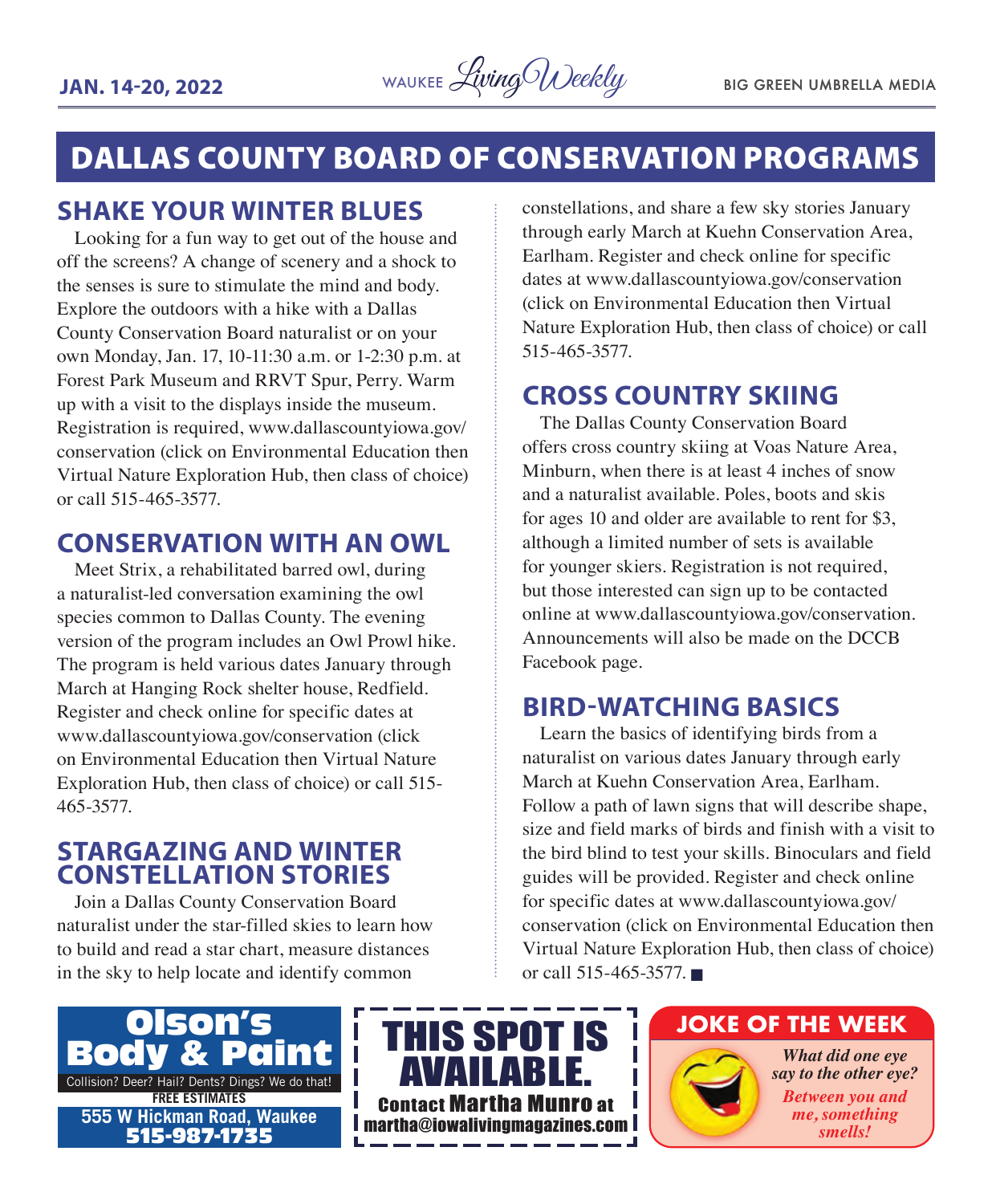BIG GREEN UMBRELLA MEDIA WAUKEE Living Weekly **JAN. 14-20, 2022** 

## REGISTRATION OPEN FOR GIRLS SPRING SOFTBALL

Registration for the Waukee Parks & Recreation Department's Girls Softball League is now open. The season will run from mid-April through early June. Online registration ends Feb. 17. Register participants for the grade they are in for the 2021-2022 school year. The cost is \$70 for grades K-2, and the cost is \$92 for grades 3-7. Grades K-1 will play with both a tee and coach pitching. Tees will not be used for grades 2-7. Players are required to provide their own helmets and ball gloves. Register at https://waukee.activityreg.com/ ClientPage\_t2.wcs, under the Youth Sports category.  $\blacksquare$ 

## REAL FOOD 4 KIDS OFFERED

Keep the kids busy in the kitchen this winter with Real Food 4 Kids held Jan. 17 through Feb. 28. Participants ages 6-12 will learn about ingredients, measuring, mixing, chopping and blending. Plus, make recipes from scratch, such as energy bites, veggies and dips, pancakes and homemade syrup, desserts and pasta dishes. Classes take place on Monday nights. The cost of the seven-week session is \$157.50. To register, visit https://waukee.activityreg.com/ ClientPage\_t2.wcs.

## LIBRARY ACTIVITIES

**• Books on Tap**, Tuesday, Jan. 18 at 6 p.m. Meet at Mickey's Irish Pub to enjoy food, drinks and a discussion of Alice Hoffman's book, "The World That We Knew."

#### **• Elementary Early Out**,

Wednesday, Jan. 26 at 2:30 p.m. Youth in grades K-5 are invited to bring their creativity and scientific minds to the Library to explore a variety of dinosaur STEAM (science, technology, engineering, art, and math) hands-on activities. Registration is required.

**• Candle Workshop**, Saturday, Jan. 29 at 2 p.m. Chase away the winter blues with a custom candle. During this one-hour session, the experts at Candle Bar DSM will help you create your own custom blended scent and pour your personalized soy wax candle. Registration is required for this event and takes place at Candle Bar DSM in Valley Junction.  $\blacksquare$ 

## LIBRARY PROVIDES OPPORTUNITY TO GIVE BACK

Looking for ways to give back to your community, enhance the Library, and make a big impact in just a few hours per month? Consider joining the Waukee Public Library Friends Foundation Board of Directors. You'll work with other service-oriented members of the community to find ways to fund and enrich the Waukee Public Library and its mission to provide beneficial resources and services to the Waukee community and surrounding areas. Make a positive impact in 2022 and join the Friends Foundation Board today. Email waukeeplfoundation@gmail.com for more information on how to apply. Meetings are the first Tuesday of each month at 6 p.m. To find out more about the Waukee Public Library Friends Foundation, go to waukeepubliclibrary.org.  $\blacksquare$ 

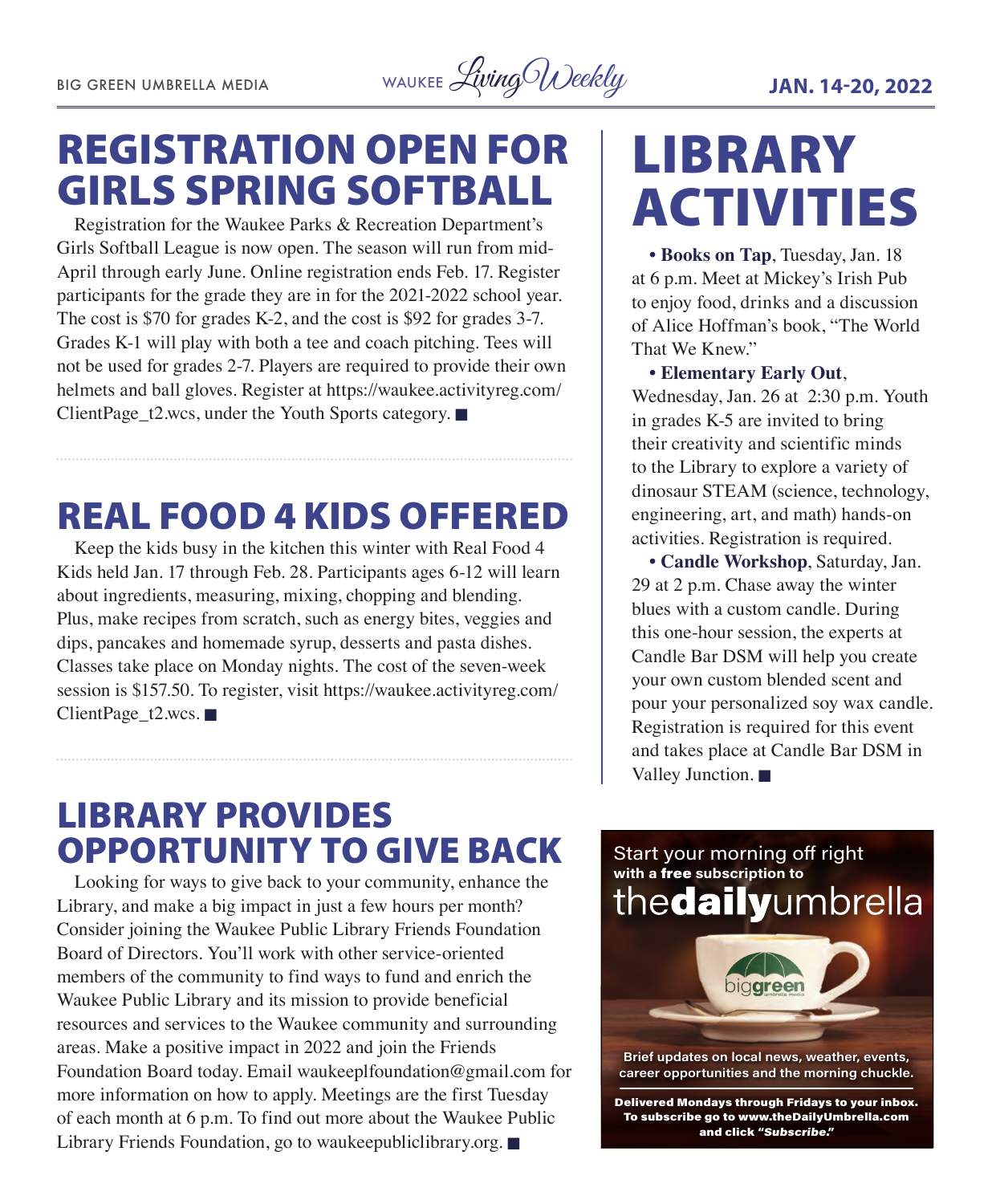

## EVENTS IN THE AREA

### **'HAMILTON'**

**Single tickets go on sale to the public Jan. 24 at 10 a.m.**

#### **Performances are May 17 - June 5 Des Moines Civic Center**

Producer Jeffrey Seller and Des Moines Performing Arts announce that single tickets for "Hamilton" will go on sale at DMPA.org, in person at the Civic Center Ticket Office or by calling 515-246-2300. There is a maximum purchase limit of eight tickets per account for the engagement. When tickets go on sale, prices will range from \$59 to \$159 with a select number of premium seats available from \$249 for all performances. There will be a lottery for 40 \$10 seats for all performances. Details will be announced closer to the engagement.

## **FIRE & ICE WINTER PUB CRAWL**

#### **Saturday, Jan. 22, 1-4 p.m. Valley Junction**

CITYVIEW'S winter event returns. Tickets, ordered in advance, are \$20. Cost is \$30 at the door. Ticket covers 10 sample winter specialty drinks at participating establishments in Valley Junction. Tickets are available online at fire-andice.dmcityview.com.

## **WINTER JAM - ALL TOGETHER NOW TOUR**

#### **Saturday, Jan. 22**

#### **Wells Fargo Arena, 233 Center St., Des Moines**

Winter Jam, Christian music's biggest multiartist tour, returns this year, and the 2022 lineup is loaded, featuring Skillet, Tauren Wells, KB, Colton Dixon, I Am They, NewSong and pre-jam artists

Abby Robertson and Bayside Worship along with speaker Shane Prutt. General admission is a \$10 donation at the door starting at 4 p.m. The pre-show is at 5 p.m., and the show starts at 6 p.m. For more information, visit www.jamtour.com.

## **TRANSCENDING TRAUMA SEMINAR**

**Friday, Jan. 28, check-in starts at 9 a.m. Program 9:15 a.m. to 4:20 p.m. Grand View University, The Student Center**

Crossroads of Iowa is offering its ninth annual community seminar for "the helping professionals and survivors of trauma." Tuition, which must be prepaid, is \$100 or \$85 if postmarked by Jan. 21. Register online at www.crossroadsofiowa. org or mail checks to 2815 199th St., Suite 111, Urbandale, IA 50322. Walk-ins welcome if space is available with payment of cash only. Topics include Eye Movement Desensitization Reprocessing; Rounding, Grieving, Growing Steps of Recovery from Trauma; An Extensive History Validated by Research; and Healing Trauma Through Yoga.

### **'THAT GOLDEN GIRLS SHOW! A PUPPET PARODY'**

#### **Jan. 25-30 The Temple Theater, 1011 Locust St., Des Moines**

Sophia and her get-rich-quick schemes, Rose and some epic tales from St. Olaf, Blanche and an insatiable hunt for you know what, and Dorothy's daily struggle to figure out life. This new show uses puppets to parody the TV classic "Golden Girls." For more information, visit www. desmoinesperforming arts.org.  $\blacksquare$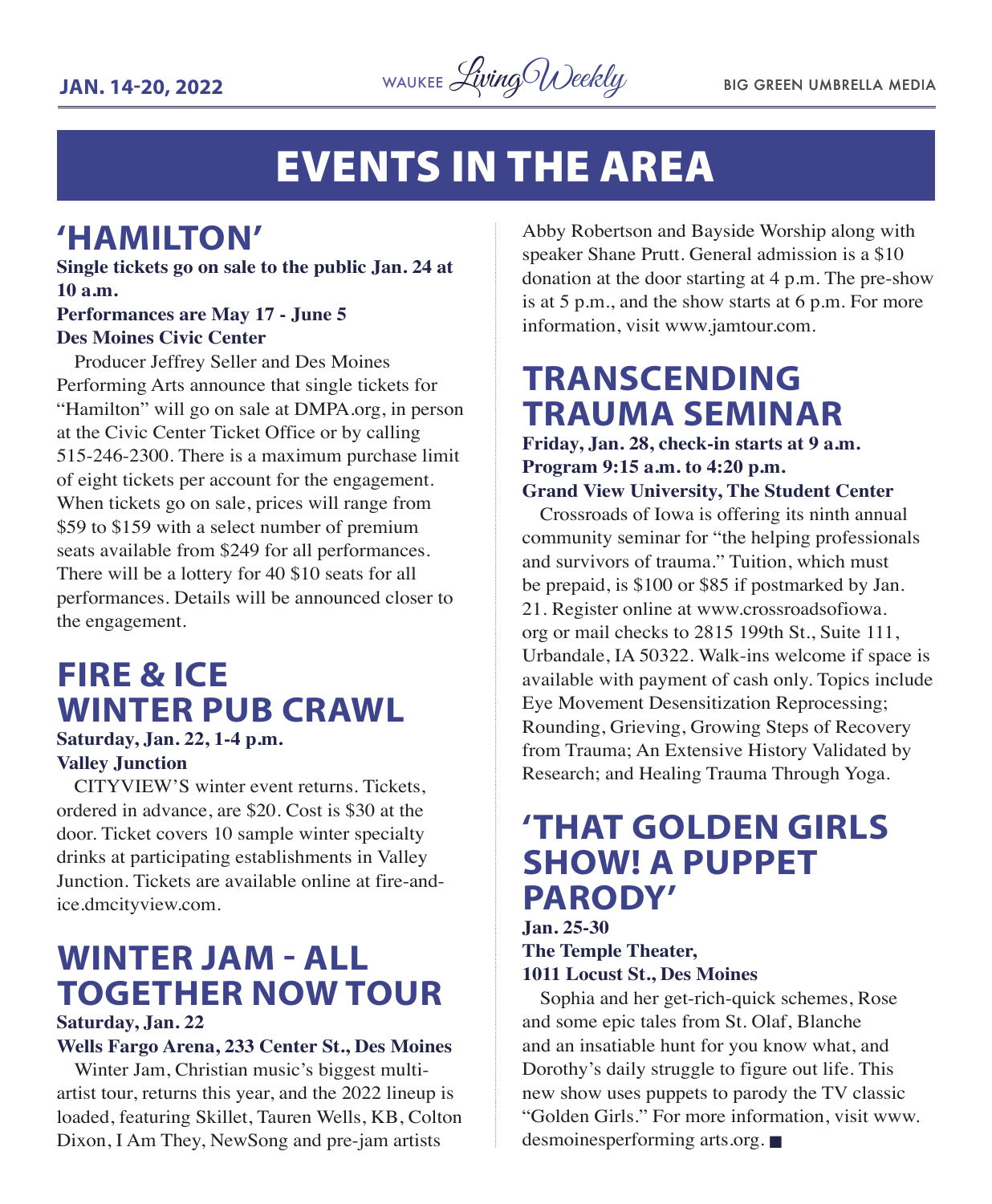BIG GREEN UMBRELLA MEDIA WAUKEE Living Weekly **JAN. 14-20, 2022** 

#### RECIPE

# A TWIST ON TRADITIONAL BURGERS



*(Family Features)* Few dishes are a standard go-to like burgers. While traditional beef patties come to mind for many, there are also healthy protein options to satisfy that burger craving without sacrificing flavor.

For example, salmon is a nutritionally well-rounded alternative that offers a variety of health benefits, and an option like gluten-free Trident Seafoods Alaska Salmon Burgers are made with wild, sustainable, oceancaught whole filets with no fillers and are lightly seasoned. Topped with melted cheddar then piled on top of fresh arugula, peppered bacon and zesty mayo, these Alaskan Salmon Burgers with Peppered Bacon are a twist on tradition that can help you put a protein-packed, flavorful meal on the table in minutes.

Find more healthy seafood recipes at tridentseafoods.com.  $\blacksquare$ 

#### ALASKAN SALMON BURGERS WITH PEPPERED BACON

**Prep time:** 13 minutes **Servings:** 4

1/2 cup mayonnaise 1 1/2 tablespoons lemon juice 1/2 teaspoon lemon zest salt pepper 1 box (11.2 ounces) Trident Seafoods Alaska Salmon Burgers 4 cheddar cheese slices 4 seeded burger buns, split and toasted 4 cups arugula 6 strips peppered bacon, cooked 12 bread-and-butter pickles, drained

#### **Directions:**

In small bowl, combine mayonnaise, lemon juice and lemon zest. Season with salt and pepper. Set aside.

Cook salmon burgers according to package directions. When almost cooked through, top each with slice of cheese, cover and cook until melted.

Spread cut sides of buns with mayonnaise and top bottom buns with arugula. Cover with salmon burgers, bacon, pickles and top buns.